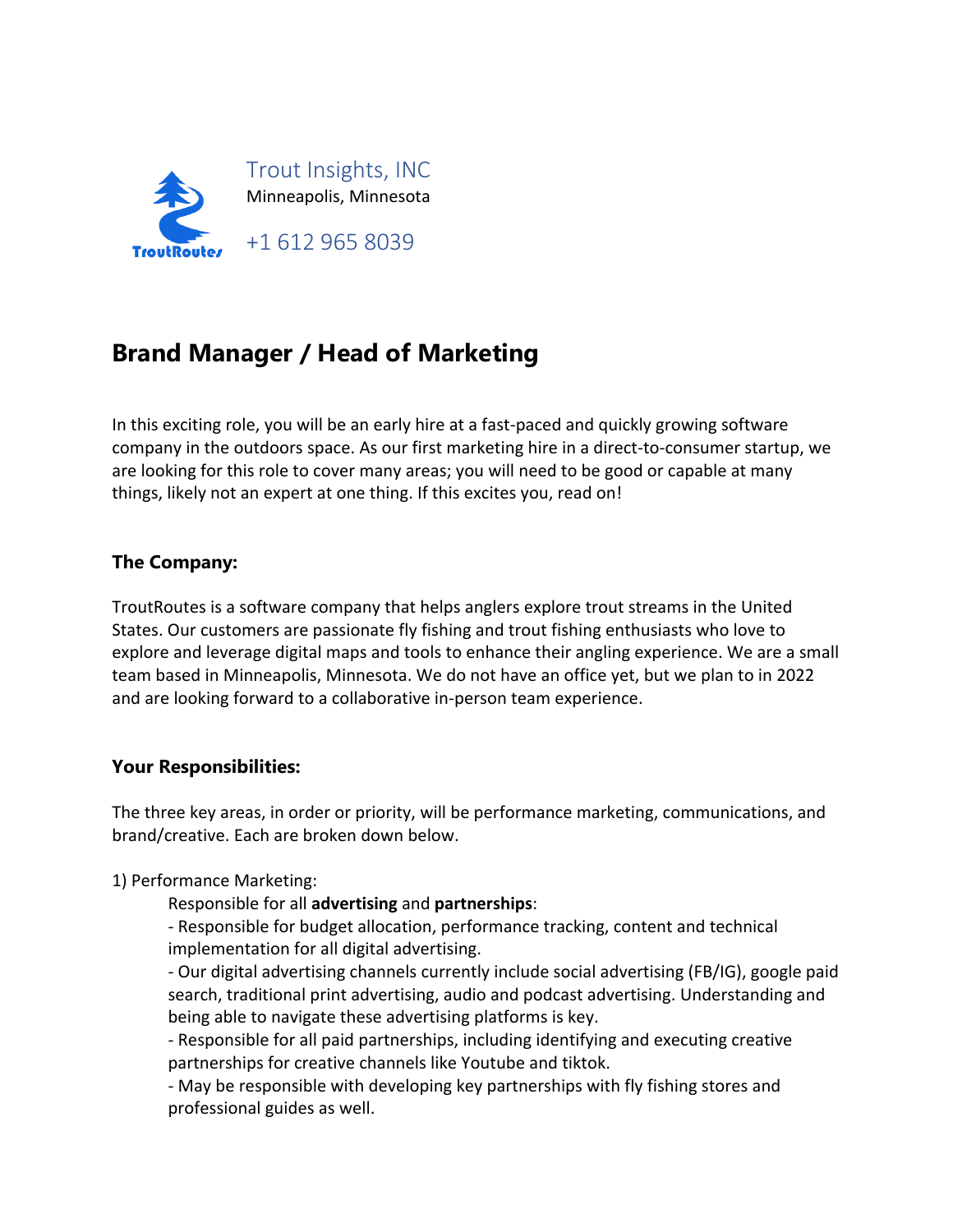### 2) Communications:

You'll be responsible for all of our **social media** channels. Specifically responsible:

- for creating an engaging online presence with meaningful posts, community engagement, and relevant content.

## - engaging with online partners for growing audience

- timely engagement with all inbound

You'll be responsible for our **email marketing** initiatives, including everything from creating captivating email campaigns, emailing newsletters, creating cohort-specific content, making announcements on product features, etc.

You may be responsible for our **customer support**, which primarily includes our inbound customer support email channel.

You may be responsible for developing **written content** for our website (ie **Blog**) that can be emailed to our audience. This could be your writing or partner content that you manage.

## 3) Creative and Brand

- In this role you will be responsible to support above two activities including any creative work needed. This may include photography and videography creation and editing, basic graphic design, etc.

- In this role you may be asked to facilitate improvements to our branding, messaging and other aspects of establishing our brand standards.

# **Your Qualifications**

- Bachelor's degree or equivalent in Marketing
- 3+ years' brand management or marketing experience with specific experience in some (not all) responsibilities listed above.
- Demonstrated ability to wear many hats and learn quick. Passionate and capable in the startup environment.

# **What we offer:**

- Culture: We offer an incredibly exciting, flexible and fun working environment; a software startup working to digitize the fly fishing and outdoors space. You will often find yourself working with other talented and passionate individuals who love the outdoors, and often in the field working with content creators, anglers, and small business owners in the industry. - Duration: At this time we are exploring both contract-to-hire (6mo +) and direct-to-hire options. This is a full-time role.

- Salary: Depending on experience with an annual salary between \$50,000 and \$80,000.